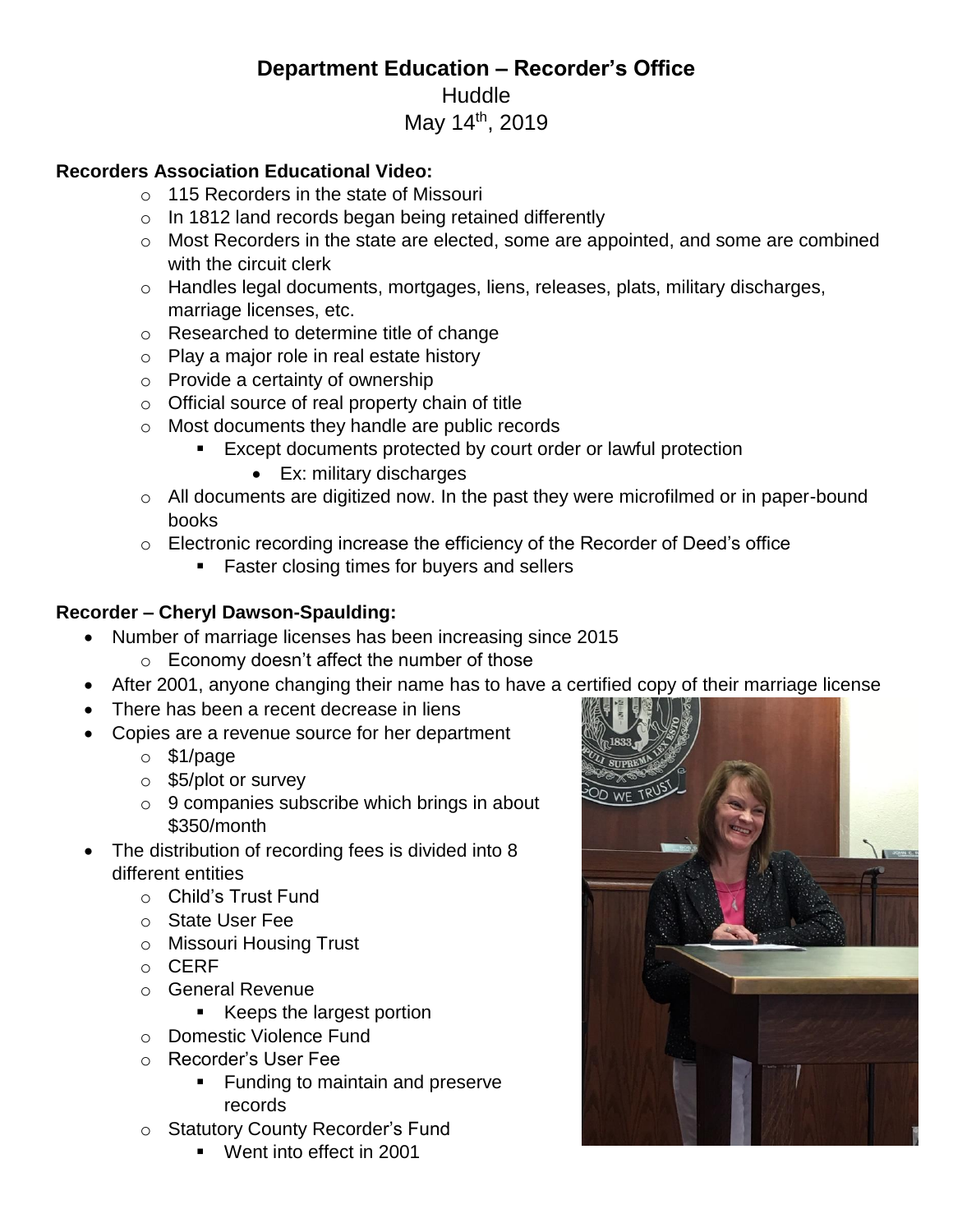- **Provides funding for Counties that want to separate the Recorder of Deeds from** the Circuit Clerk
- Fees Collected from Real Estate Recordings
	- o Missouri Housing
	- o CERF
	- o State (Land Survey)
	- o Statutory Recorder
	- $\circ$  Recorder keeps \$3.25 in house
		- Not the same for every county
		- How she funds her office (except for salaries)
	- o General Revenue gets the remainder
- Tax Liens terminations are down
- Interesting Facts:
	- o 2003 was the largest recording year
		- There were 29,000 deeds of trust
	- o 75% of documents come in electronically
- $\bullet$  Q & A:
	- o When getting a marriage license, citizens still have to swear they are not related before they get married
		- 2<sup>nd</sup> cousins can get married
	- $\circ$  She has a staff of 7
	- o The data processing department process:
		- Index documents
		- Cross-index documents
		- Run reports
		- Scan documents
		- Sent documents to microfilm
		- Mail out documents
	- o Her office has less than a 1 week turnaround for all documents, with all being recorded with 24 hours
	- o Many citizens don't understand the fee's associated with documents her office handles
	- o They are required to microfilm all documents
	- o All microfilm has to be digitized
	- o They digitize everything now
	- o All Recorders are required to pay the same amount into CERF
		- The ones collecting collect the same amount
		- All Recorders get audited by CERF
		- All recorders except in 1st class counties that have a charter gov. and any city not within a County will collect for CERF. So there are a couple that do not
	- o 14 Recorders in the state that are still out of/combined with the Circuit Clerk
	- o Fees are statutorily dictated to her
	- o Everything except salary is paid through her fees
	- o Standardized formatting
		- Before 2002, documents could come in in any size paper, font, format, etc. and they had to search through the document to find what to index
		- After the Standardized Formatting of documents in 2002, all documents have to be one-sided, letter size and the information to index must be either on the first page or the first page must detail exactly where to find it